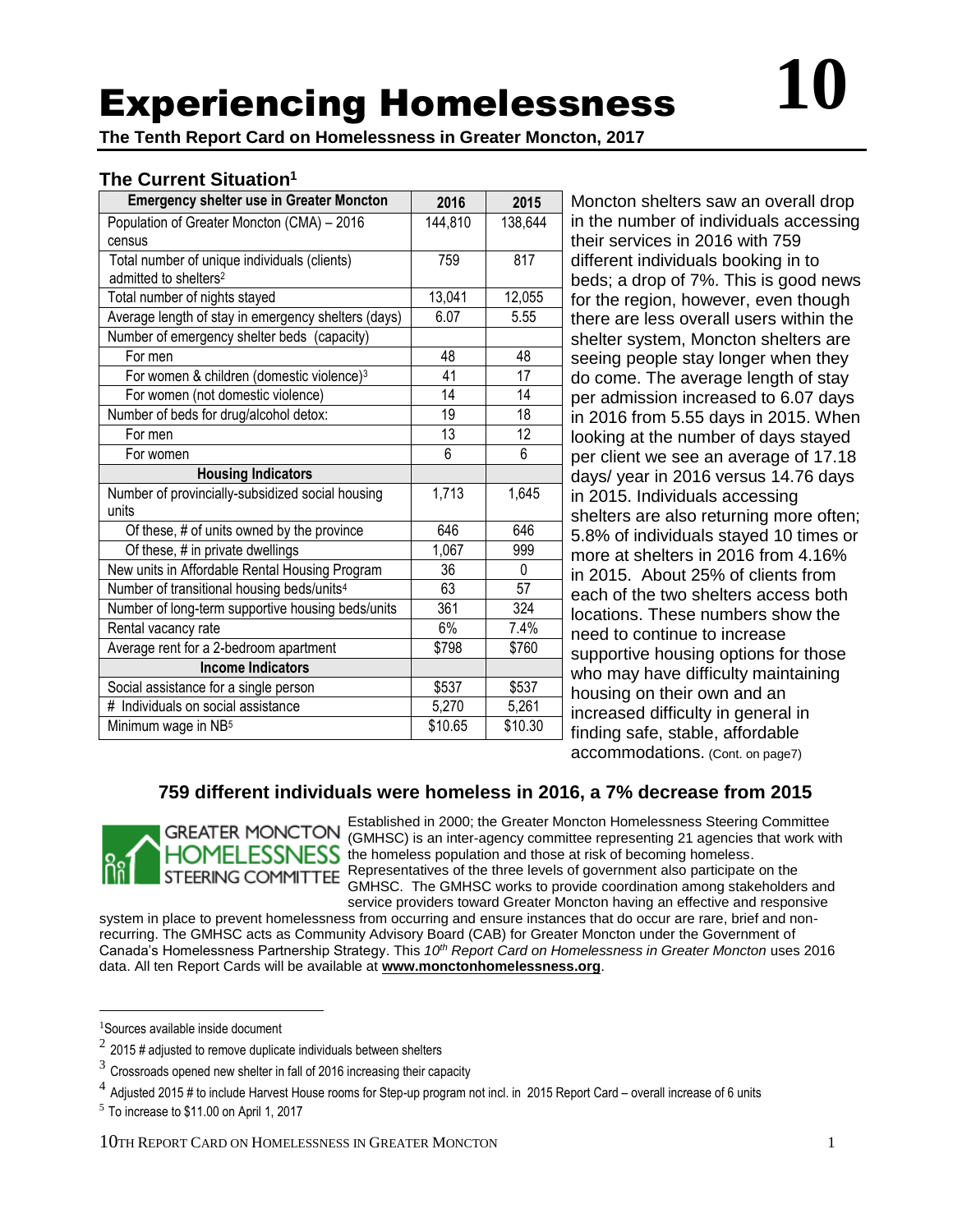|                                 | <b>House of Nazareth</b><br>$(24$ beds, men; $6$<br>beds, women) |       | <b>Harvest House</b><br>$(22$ beds, men; $8$<br><b>Shelters combined</b><br>beds, women) |       | Despite a<br>decrease in<br>numbers, those |        |                   |
|---------------------------------|------------------------------------------------------------------|-------|------------------------------------------------------------------------------------------|-------|--------------------------------------------|--------|-------------------|
|                                 | 2016                                                             | 2015  | 2016                                                                                     | 2015  | 2016                                       | 2015   |                   |
| Total number of admissions      | 704                                                              | 722   | 1.445                                                                                    | 1,340 | 2,149                                      | 2,062  | who access        |
| Total number unique individuals | 436                                                              | 449   | 399                                                                                      | 413   | 759                                        | 817    | shelters are      |
| Total number of nights stayed   | 5,966                                                            | 5,830 | 7,031                                                                                    | 6,219 | 13,041                                     | 12,055 |                   |
| Average length of stay          | 8.50                                                             | 8.07  | 4.87                                                                                     | 4.64  | 6.07                                       | 5.55   | returning more    |
| Average number of beds used     | 16.31                                                            | 15.97 | 19.10                                                                                    | 17.04 | 35.53                                      | 32.94  | often and staying |
| each night                      |                                                                  |       |                                                                                          |       |                                            |        | longer            |

# *Homelessness numbers decrease by 7% in 2016*

Source: Homeless Individuals and Families Information System (HIFIS)



2016 was a tremendous year for Crossroads for Women. The staff and volunteers worked tirelessly to provide shelter and support to the women and children fleeing family violence.

Earlier in the year we received an anonymous donation, a building with five bachelor apartments which we renovated and implemented long term, low barrier, safe and affordable housing designed for women suffering from mental health and addictions issues.

We launched a Capital Campaign to raise much needed funds towards a new Transition House and in April of 2016 the construction began. At the end of November, we were finally able to move in and open our doors. This was an important step for Crossroads for Women as we have nearly tripled our capacity to provide emergency shelter services in the community by increasing the number of available beds from 17 to 41. We have added intake rooms for visits from outside resources as well as for confidential counselling required for women and children to begin this new chapter in their lives. The new facility also has a family lounge, a library, a health and wellness multipurpose room, a communal kitchen, a big dining room as well as a dedicated play room indoors and a play park outside. This new transition house enables us to provide emergency shelter to women and children for a longer period of time.

For 2017, Crossroads for Women is thrilled to announce the opening of the South Eastern NB Sexual Assault Center in our facility. In collaboration with Horizon and Vitalité our Outreach Workers are on call 24 hours a day to victims of sexual assault to provide onsite and long term support. We are looking forward to our continued growth. *Submitted by Tina Thibodeau*

| <b>Average Monthly Rents</b><br>in Greater Moncton (CMA) |       |            |       |  |
|----------------------------------------------------------|-------|------------|-------|--|
|                                                          | Oct   | <b>Oct</b> | Oct   |  |
| Unit size                                                | 2016  | 2015       | 2014  |  |
| Bachelor                                                 | \$580 | \$530      | \$542 |  |
| 1 Bedroom                                                | \$678 | \$640      | \$647 |  |
| 2 Bedrooms                                               | \$798 | \$760      | \$762 |  |
| 3+ Bedrooms                                              | \$961 | \$892      | \$906 |  |
|                                                          |       |            |       |  |

reater Moncton is one of the few areas of the province with a *population increase due largely to migration from other parts of the province. This has driven down the vacancy rate in the region and driven up rents. Recent years of high vacancy have stalled new starts in ntal housing which has also affected prices now that demand has gone up. This has put increased pressure on those requiring affordable housing.* 

urce: CMHC Rental Market Reports, Fall 2016,2015, 2014, *[www.cmhcschl.gc.ca/en/hoficlincl/homain/stda/index.cfm](http://www.cmhcschl.gc.ca/en/hoficlincl/homain/stda/index.cfm)*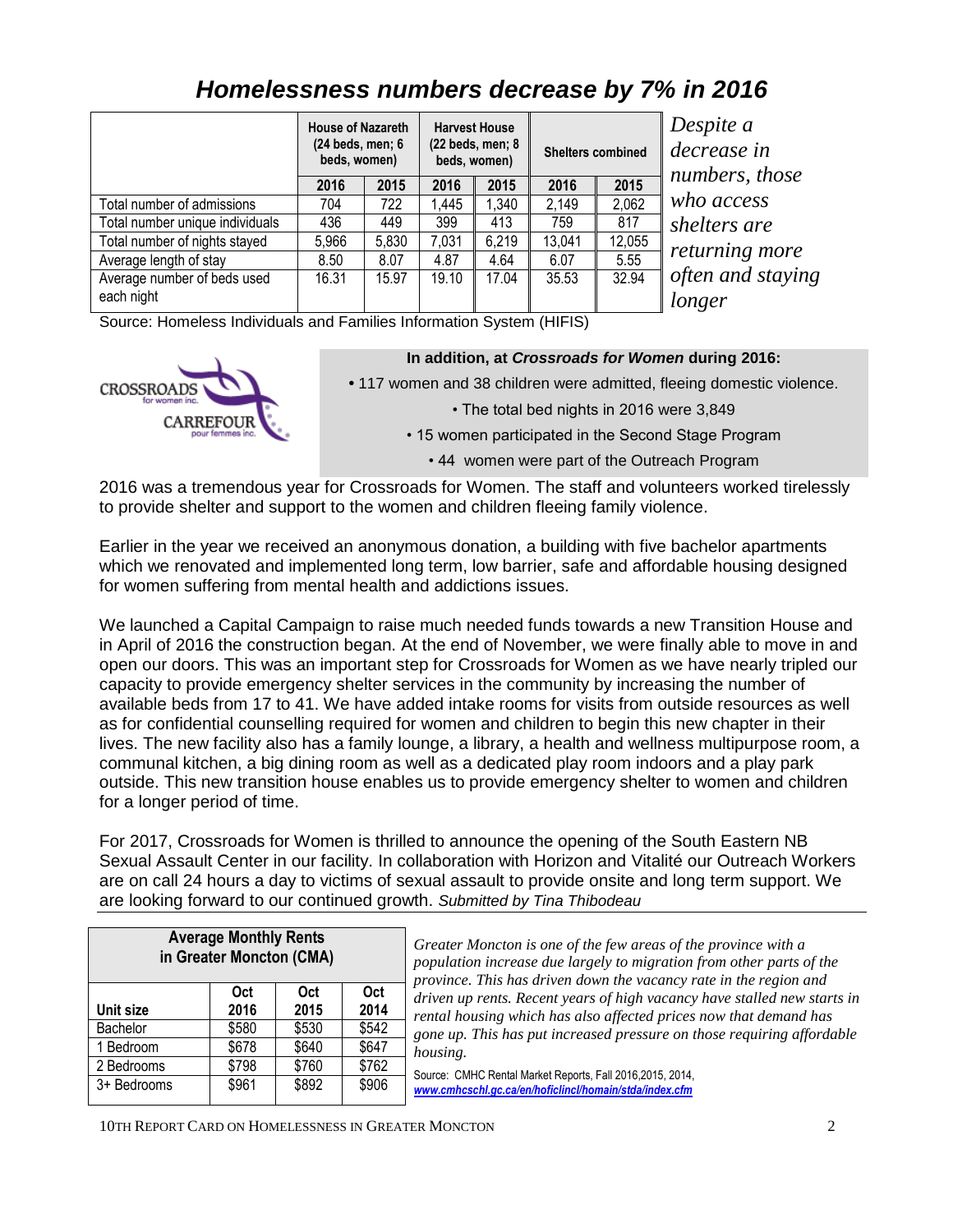#### *Number of Income Assistance claimants increases in Greater Moncton*

Income Assistance programs offering monthly benefits include the **Transitional** Assistance Program (TAP) and the Extended Benefits Program (EBP). The latter is for people who have been certified as disabled.

Income levels through social assistance remained unchanged in 2016. This coupled with a slight increase of overall recipients in the GMA means even more pressure on the demands for affordable housing in our region. In fact overall recipients decreased in the province, however GMA saw an increase in demand.

|                                                                                                          | <b>Dec</b><br>2016 | <b>Dec</b><br>2015 | <b>Dec</b><br>2014 |
|----------------------------------------------------------------------------------------------------------|--------------------|--------------------|--------------------|
| Households in<br>receipt of a<br>monthly cheque                                                          | 3,409              | 3,382              | 3,249              |
| Households<br>benefiting from<br>health card, day<br>care, prenatal<br>subsidies (no<br>monthly cheque)  | 960                | 956                | 960                |
| Total of both<br>types -<br>households                                                                   | 4,369              | 4,338              | 4,209              |
| Individuals in<br>receipt of a<br>monthly cheque                                                         | 5,270              | 5,261              | 5,011              |
| Individuals<br>benefiting from<br>health card, day<br>care, prenatal<br>subsidies (no<br>monthly cheque) | 2,170              | 2,125              | 2,082              |
| Total of both<br>types -<br>individuals                                                                  | 7,440              | 7,386              | 7,093              |
| Provincial total -<br>All types of<br>Social<br>Assistance                                               | 47,026             | 48,115             | 48,943             |

Source: NB Social Development

#### *Federal/Provincial Agreement Adds New Subsidized Units*

|                                                                                                                                                                                                                                                                                                                                                                                        |                                                     |                          |                |               | 2016 |     | 2015          |
|----------------------------------------------------------------------------------------------------------------------------------------------------------------------------------------------------------------------------------------------------------------------------------------------------------------------------------------------------------------------------------------|-----------------------------------------------------|--------------------------|----------------|---------------|------|-----|---------------|
| Number of provincially-subsidized social housing units:                                                                                                                                                                                                                                                                                                                                |                                                     |                          |                |               | 1713 |     | 1,645         |
| Of these, # of units owned by the province                                                                                                                                                                                                                                                                                                                                             |                                                     |                          |                | 646           |      | 646 |               |
|                                                                                                                                                                                                                                                                                                                                                                                        | Of these, # in private dwellings (rent supplements) |                          |                |               | 1067 |     | 999           |
| <b>Filtered Waiting List</b>                                                                                                                                                                                                                                                                                                                                                           |                                                     | <b>Family   Disabled</b> | <b>Non</b>     | <b>Senior</b> |      |     | <b>Region</b> |
| as of February 28,                                                                                                                                                                                                                                                                                                                                                                     | 316                                                 | 38                       | <b>Elderly</b> |               | 543  |     | 1562          |
| 2017                                                                                                                                                                                                                                                                                                                                                                                   |                                                     |                          | 665            |               |      |     |               |
| <b>Moncton Region</b><br>$\Omega$ . $\Omega$ , $\Omega$ , $\Omega$ , $\Omega$ , $\Omega$ , $\Omega$ , $\Omega$ , $\Omega$ , $\Omega$ , $\Omega$ , $\Omega$ , $\Omega$ , $\Omega$ , $\Omega$ , $\Omega$ , $\Omega$ , $\Omega$ , $\Omega$ , $\Omega$ , $\Omega$ , $\Omega$ , $\Omega$ , $\Omega$ , $\Omega$ , $\Omega$ , $\Omega$ , $\Omega$ , $\Omega$ , $\Omega$ , $\Omega$ , $\Omega$ |                                                     |                          |                |               |      |     |               |

*Source: NB Social Development*

36 new rent supplements were added to the Greater Moncton stock in 2016. Many of these were allocated to programs offering Housing First and supportive housing services. The 2017/2018 fiscal year will bring additional subsidies to the region. Waitlist data was available this year after not having it for the 9<sup>th</sup> Report Card. As of February 28, 2017 a total of 1562 people were waiting for subsidized housing; an 8% drop from 2014 when the waitlist showed 1698 individuals. As can be seen, the need far outweighs supply, particularly for Non-elderly applicants.

#### 10TH REPORT CARD ON HOMELESSNESS IN GREATER MONCTON 3

#### **Transitional housing**

• **Crossroads for Women** Second Stage Housing: eight units; new transition house five units

• **Harvest House**: 30 units

• **John Howard Society of Southeastern NB**: 10 units (adult males)

• **Youth Impact Jeunesse Inc**.: 8 transition beds (four female, four male)

#### **Longer-term Supportive Housing**

**• Alternative Residences Inc.** (mental health clients): 4 community residences (32 beds); 16 one-bedroom apartments; six bungalows/duplexes in shared accommodations (31 beds)

• Horizon Health **Flexible Assertive** 

**Community Treatment (FACT)**: clinical services for individuals living with Severe Mental Illness. Housing is an integral part of care plan and they received 5 subsidies in 2016 for their clients.

• **Future Horizons Housing Inc**.:12 units (for Headstart Inc. families)

• **HART (Housing Assessment Review Team:** common intake & assessment pilot project. Received 5 subsidies in 2016 • **MacDonald Independent Living Centre**:

34 units (physical disabilities)

• **Moncton Community Residences Inc.**: Serves 160 people in various living arrangements (intellectual/ developmental

challenges) **• Supportive Housing (SUN) Network:** houses and works with chronic shelter users, as affordable housing becomes available; 19 clients were housed in 2016.

• **Salvus Peer Supported Housing** in partnership with the United Way of Southeastern NB offered 10 units in two buildings run by the program as well as 5 scattered units throughout the community for those who have experienced multiple housing challenges.

**• YWCA, A Home for All:** 31 housing units, some of which are located at scattered sites in the Greater Moncton Area and offers Transitional and Housing First supports. In 2016, a total of 36 women, 3 men, and 15 children were housed

#### **Social Housing (in addition to provincial)**

• St. James Court: 13 townhouses for single parent families earning less than \$32,000/yr for a 2-br and \$37,500 for a 3-br. Building has 10 2-br & three 3br units.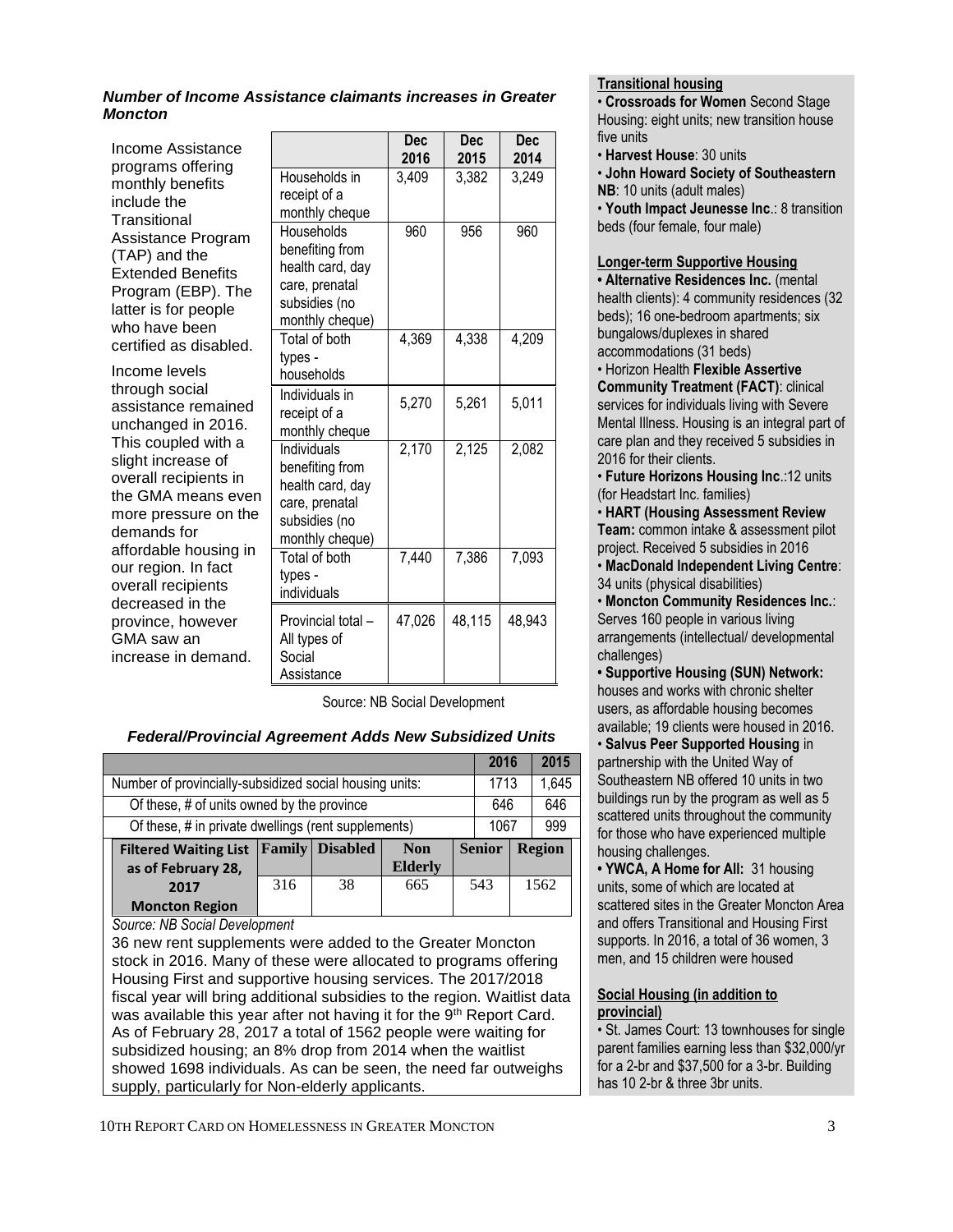YWCA A HOME FOR ALL

In 2016, YWCA opened the doors to the YW Jean E.S Irving Centre for Women and Children, a place where women and children thrive. The new centre, located at 135 Kendra Street, includes the following:

- Young Mothers Housing Wing, which consists of 12 one bedroom and 3 bachelor apartments for expecting, parenting, and single individuals as young as 16. This enriched housing program provides on-site access to education, financial literacy, Life Skills, career development, housing supports, peer supports, and many other programs and activities;
- Margie's Early Learning Centre, which provides children with the positive and stable foundation required for a lifetime of learning and success;
- Women's Training & Leadership Centre, where women and acquire the skills, tools and opportunities to create the change they desire;
- Health & Wellness Centre, where residents can access pre and post-natal care, mental health supports, and fitness programs;
- Teaching Kitchen, where food literacy and healthy meal preparation is offered;
- Youth Empowerment Centre, which is designed to help youth build meaningful relationships, develop positive self-regard and make informed and empowered choices.

YWCA Moncton is thrilled to have its new Centre where it can support and empower women, and their families, through advocacy and integrated services that foster independence and wellness.

Through its partnerships with the Department of Justice and the Salvus Clinic, YWCA has been able to provide housing and essential trauma-informed supports to individuals who are or have been in the sex trade. With these supports, they are not only able to maintain safe and affordable housing, but they are also empowered to work on their personal goal of transitioning out of the sex trade.

## *HART pilot launched to streamline access to supportive housing*

## *In the midst of a shortage of housing options, agencies respond by ensuring units that are available are filled by those with the highest need first.*

In early October, 2016, eight Moncton agencies launched Atlantic Canada's first coordinated intake and assessment program for housing. HART (Housing Assessment Review Team) was developed by AIDS Moncton, Harvest House, House of Nazareth, John Howard Society of Southeastern New Brunswick, Salvation Army Family and Community Services, Salvus Clinic, YMCA of Greater Moncton, YWCA Moncton, and supported by the GMHSC.

HART was launched as an initial 1 year pilot project where participating agencies have changed their intake processes and agreed on a common way of assessing client needs to ensure that available transitional and long-term supported housing options are allocated by highest need and vulnerability first. These agencies have a history of collaboration and working together to assist mutual clients and the HART pilot enhances these partnerships to a more coordinated level. In a resource-strapped environment it is common to think of competition for resources in the non-profit sector. This new process shows vision beyond individual agencies for the greater good of the community. New apartment units or resources acquired by any partner are an addition to the system as a whole and a win for the community and those who need housing the most.

Although HART is the first coordinated intake program to launch in Atlantic Canada, it is not a new model, but a recognized best practice in ensuring homeless service delivery systems are able to respond quickly and efficiently to meet housing and support needs. There are several communities across Canada who have successfully implemented similar models or are working on them, many have assisted HART in its development.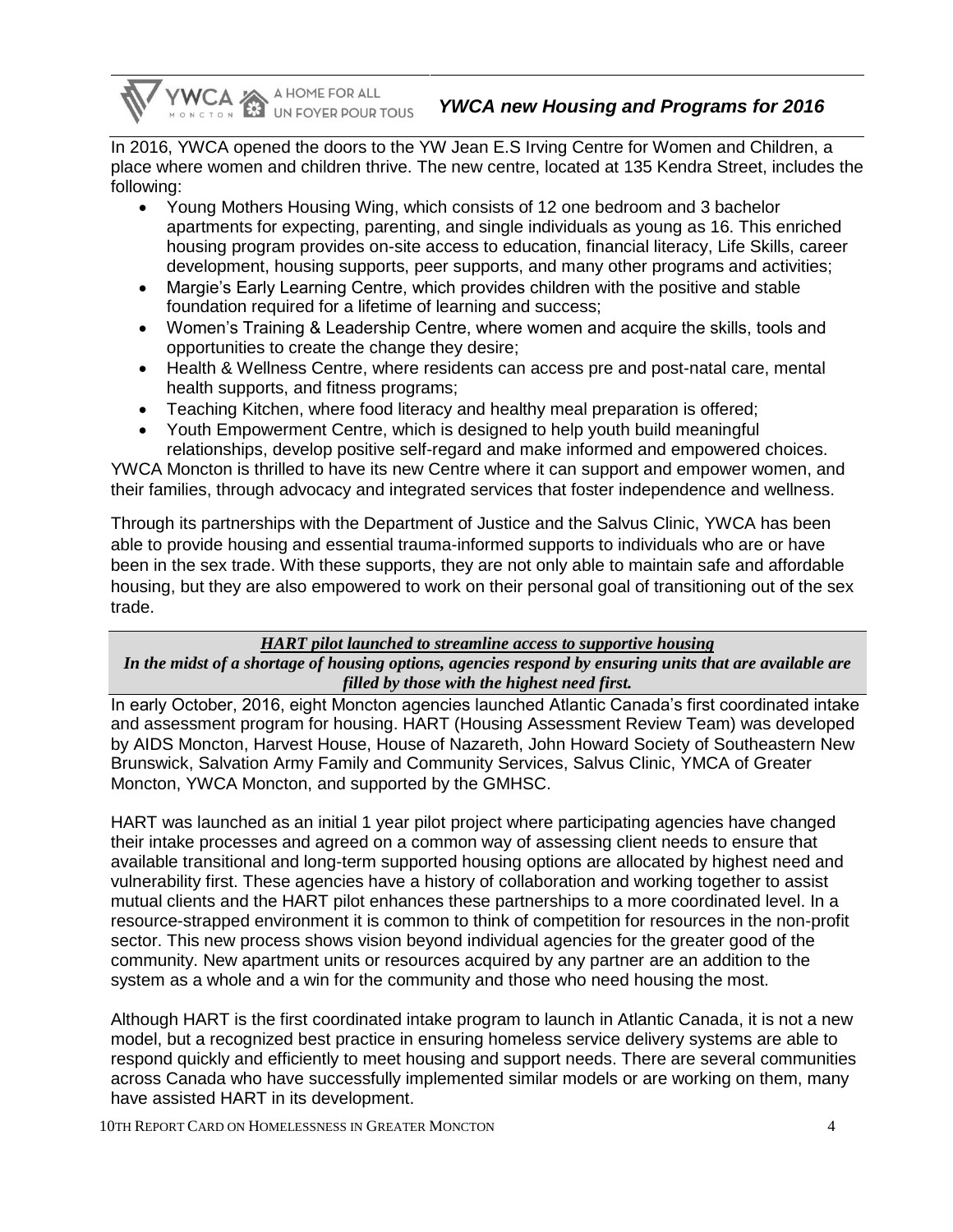While HART is a new system for organizations allocating available transitional and supportive units, however it does not come with a host of new housing options. The province has been supportive in providing 10 NB Housing rent subsidies to the HART table so far, however each agency still has the same number of units they had before the pilot began.

The positive impact of the HART model can be seen when looking at statistics at this midway mark of the pilot. As of the end of February, 78 intakes have taken place with a total of 26 individuals housed or in the process of moving into housing; a total housing rate of 33%. Given the shortage of housing available there is an equal percentage of intakes waiting for housing. It is hoped that the continued demonstration of success and efficiency in moving individuals through the housing system, will result in support toward HART and its partners to continue receiving additional resources for housing options for those who are most vulnerable in Moncton.

*For more information on the HART process and how to access supports you may contact any member agency or visit the HART page on the GMHSC website (monctonhomelessness.org)*

## *Food Bank Use Back on the Rise in NB*

HungerCount 2016 showed that food bank use increased in New Brunswick in March 2016. The total number of people assisted was 19,769, compared to 18,986 in 2015, an increase of 4.1%. This increase outweighs the 3% drop seen last year over 2014 numbers.

The number of people accessing food banks in Canada climbed to 28% above 2008 numbers– when the number was 852,137 nationally and 15,638 in New Brunswick and speaks to the country and our province's failure to adequately support citizens who have fallen on hard times

#### *Of food bank users in NB:*

| > 58.7% are on Social Assistance<br>$\geq 10.9\%$ are employed<br>$\ge$ 56.9% pay market rent<br>$\geq$ 14.3% live in social housing<br>$\geq$ 21.8% own their own home | Further indication of the inadequacy of income supports and<br>wages to keep pace with costs of living – and particularly<br>housing - in our province. |
|-------------------------------------------------------------------------------------------------------------------------------------------------------------------------|---------------------------------------------------------------------------------------------------------------------------------------------------------|
|-------------------------------------------------------------------------------------------------------------------------------------------------------------------------|---------------------------------------------------------------------------------------------------------------------------------------------------------|

Source: The HungerCount report presents results from an annual study of more than 4,000 food banks and other food programs in every province and territory [www.foodbankscanada.ca/Hunger-in-Canada/](http://www.foodbankscanada.ca/Hunger-in-Canada/)

## *New Community Food Centre Improves Access to Food Security Programs*

The spring of 2016 saw the opening of the Peter McKee Community Food Centre; a project that saw the West End Food Bank and Open Hands foodbanks combine for a more unified and efficient system. This model will increase opportunities to offer programs beyond food hand-outs toward increased self-sufficiency and nutrition for foodbank users. The Food Centre has already started to offer a GED class, community gardens and gardening programs and renovations for a professional kitchen will allow for classes to teach how to cook and preserve fresh produce and even increase skills for employment in the food service sector. The new centre has also increased the capacity to offer fresh, perishable food items as they now have fridge and freezer capacity for storage.

## *Between May 1, 2016 to February 28, 2017 the Peter McKee Centre has served 22,932 individuals, 32.8% of which are children*

*YMCA ReConnect maintains a Food Security Information Sheet with updated listings of all meals and food programs in Greater Moncton. It can be accessed on the Resources Page of the GMHSC website: monctonhomelessness.org*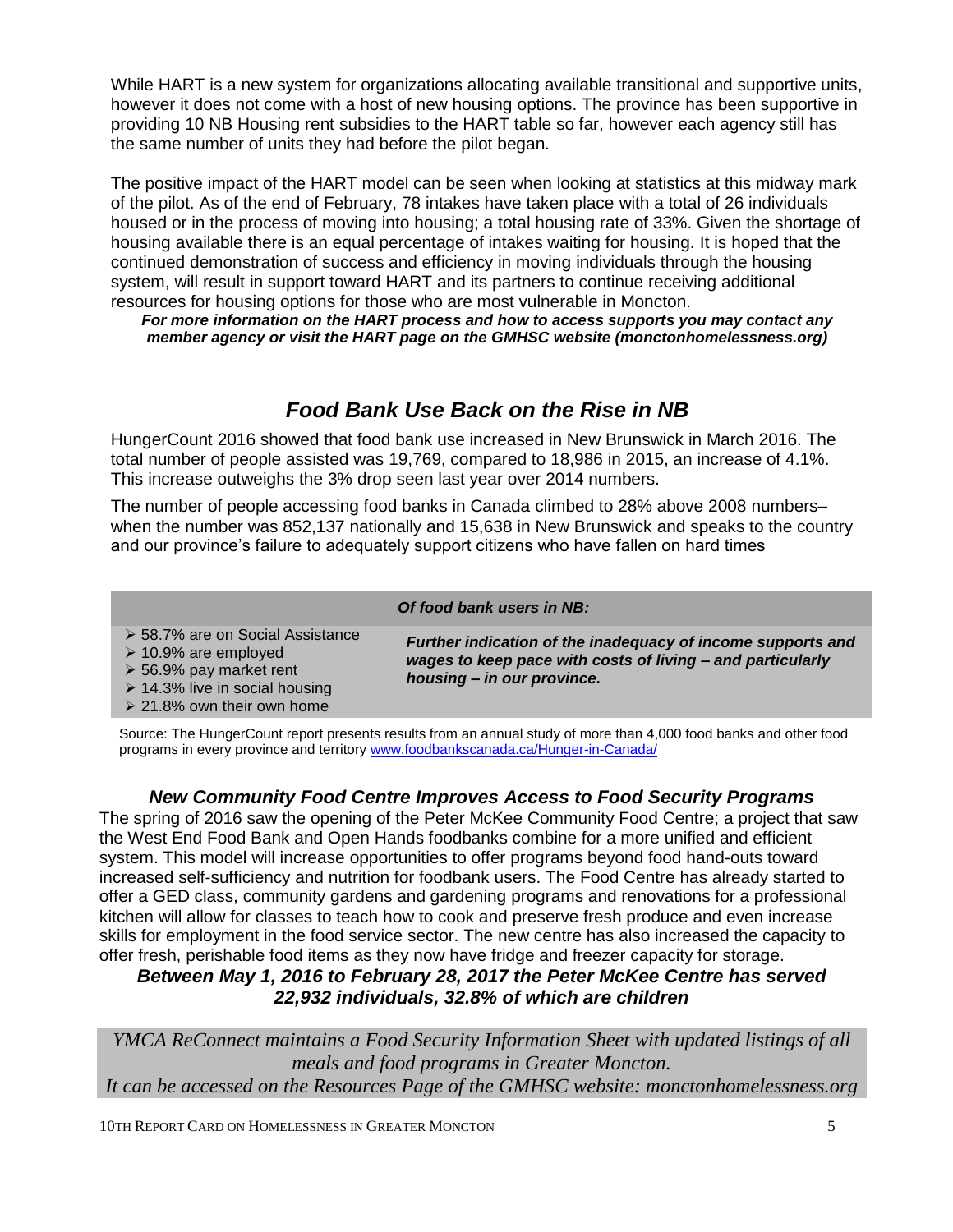

## **Why Hasn't Moncton Ended Homelessness Yet?**

#### *By Joanne Murray*

Ending homelessness seems like a simple, straightforward task. We did a Point-In-Time Count last February and we counted 67 people who were living rough or on the street. So, let's build two 48 unit apartment buildings and voila! Problem-solved, right?

In reality, the solution is not such a simple straight line. Yet Medicine Hat has professed to have "ended" homelessness in their communities. So what does that mean, exactly? The answer can be found in the work that that has been recently completed by the Canadian Observatory on Homelessness, School of Public Policy at the University of Calgary, and the Canadian Alliance to End Homelessness.

Not to get too mired down with concepts, however, before we can define what "ending homelessness" means, we have to begin with a common definition of "homelessness". Iterations of a definition have been circulating for many years. The most recent one I could find on Homeless Hub is: Homelessness describes the situation of an individual or family without stable, permanent, appropriate housing, or the immediate prospect, means and ability of acquiring it.

The journey to creating a definition of "ending homelessness" began a few years ago. A definition was written and agreed upon after a multi-year process of literature reviews, consultation with people who experienced homelessness plus all of the other stakeholder groups in the sector - a truly collaborative process.

Out of the consultation, it was clear that the definition should include the concepts of "Absolute Zero" homelessness, and "Functional Zero" homelessness. Absolute Zero homelessness is defined by everyone having access to housing and supports, so that no one becomes homeless or at-risk in the first place. A Functional Zero state of homelessness would be when communities experience homelessness rarely, and when it does happen there are systems in place to re-housing people quickly and prevent it from happening again.

I think it's realistic to accept Functional Zero on the route to Absolute Zero. Preparing your community for Absolute Zero homelessness requires a system- and sector-wide commitment to things like becoming aware of what is needed to achieve the end to homelessness, working together on the goals and priorities that will form the National Housing Strategy, and the Provincial Housing Strategy. It will mean developing local goals and priorities that feed into the Strategies, and working together on achieving them.

We can end homelessness in Moncton by working together, achieving Functional Zero and then Absolute Zero. As a supportive housing provider working with others in the sector, I am confident that we can achieve this if we, as a community, put in the work that is required to get there! **To read full report visit: [http://homelesshub.ca/sites/default/files/Functional\\_Zero.pdf](http://homelesshub.ca/sites/default/files/Functional_Zero.pdf)**